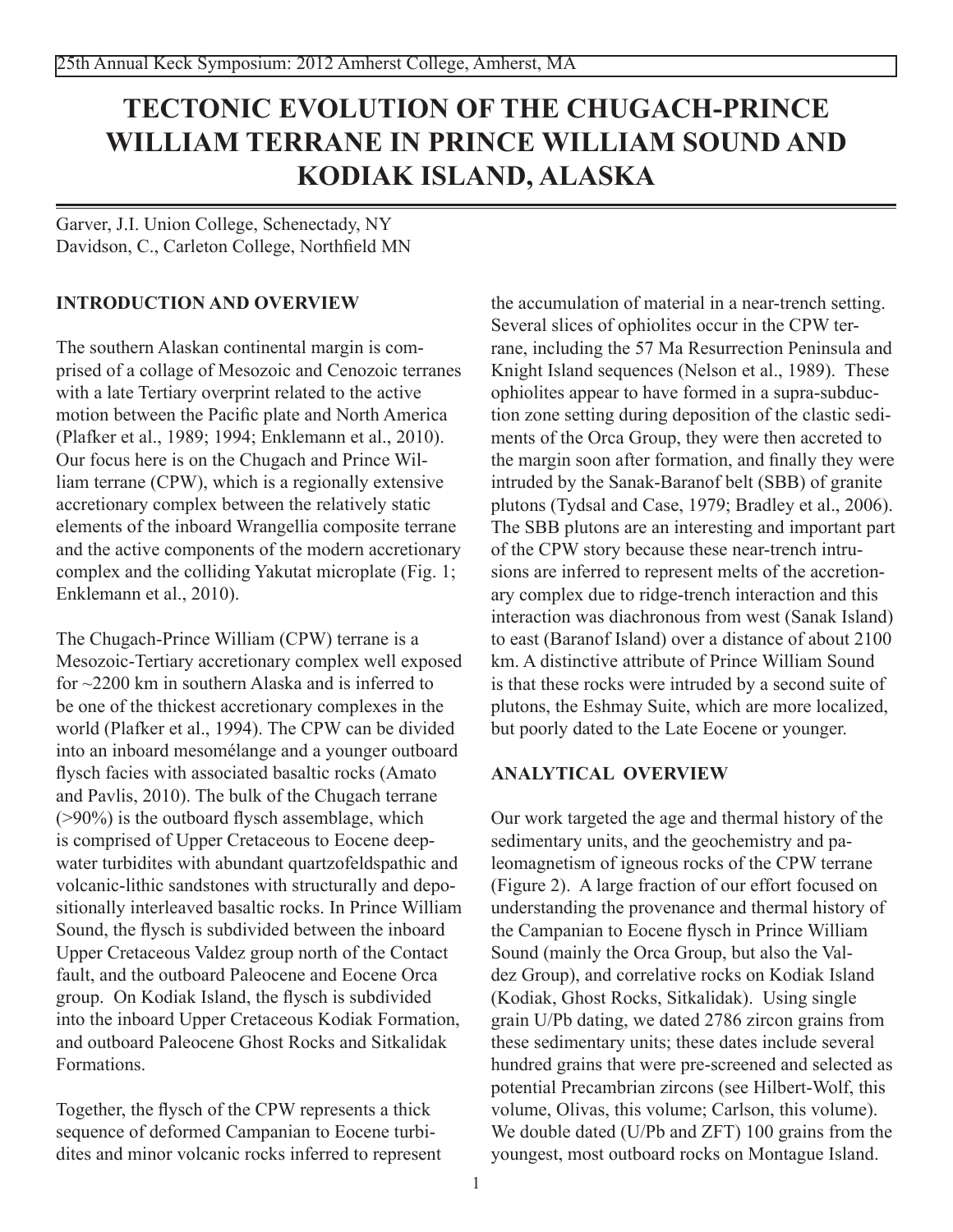

*Figure 1: Simplified map showing primary tectonostratigraphic elements of southern Alaska and the Pacific Northwest (modified form Cowan, 2003).*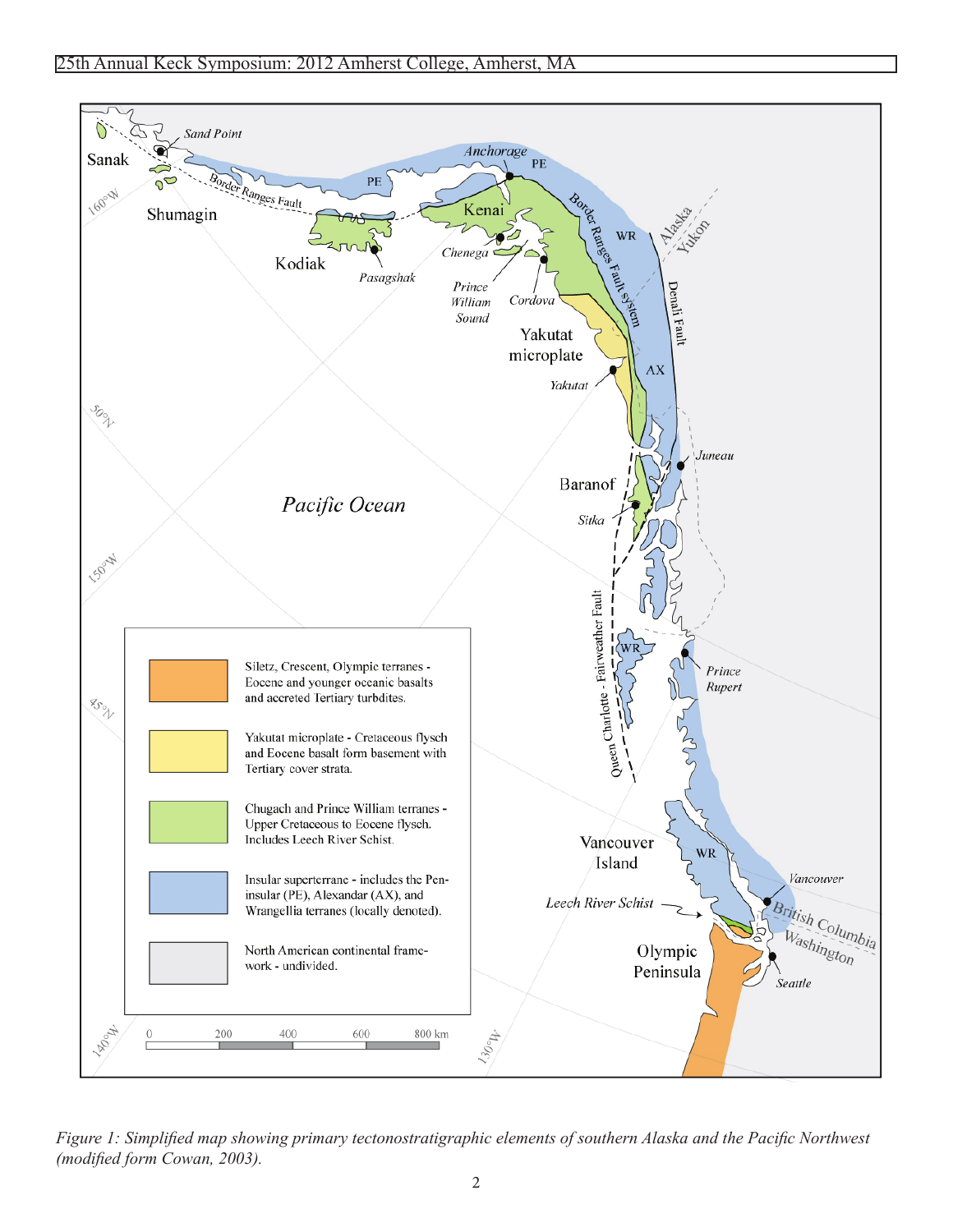

*Figure 2: Map of southern Alaska showing the distribution of rocks in the Chugach-Prince William terranes (green) and the Yakutak microplate, which is actively colliding with Alaska. The two primary study areas from 2010 are indicated on Kodiak Island (Pasagshak) and in western Prince William Sound (Eshamy Bay).* 

We also successfully dated six plutons in Prince William Sound and the newly determined age range of these plutons is now narrowly constrained (Johnson, this volume). Our data set includes 400 new single fission track ages centered on rocks in the Prince William Sound area (Carlson, this volume). For our paleomagentic study on the Knight Island ophiolite and nearby Eshamy pluton, we collected samples from 25 sites and had mixed results (Espinosa, this volume). For geochemistry, we used traditional petrography and collected major and trace element data (XRF) from 25 samples from the Knight Island ophiolite and associated basaltic rocks (Miner, this volume), and 22 samples from the Late Eocene Eshamy suite of granite plutons (Johnson, this volume).

#### **Primary Findings**

Our work has made significant progress toward understanding the age of sedimentary units, their thermal history, and the origin and source of igneous rocks. Our primary findings include the following:

1) Age and provenance of flysch of the Paleocene to Eocene Orca Group. Hannah Hilbert-Wolf (Carleton College) determined the maximum depositional age of the Orca flysch along a transect in western Prince William Sound using U/Pb detrital zircon ages from ten locations (about 1500 zircons). The maximum depositional ages of flysch of the Orca Group ranges from 69 to 35 Ma, NW to SE, suggests that the bulk of the flysch (Valdez+Orca) of CPW terrane was more or less deposited continuously from  $\sim$ 85 Ma to  $\sim$ 35 Ma with only a few potential age gaps. Forty-two zircons from the preliminary data set are Precambrian, with modes at 1164, 1826, 1912, and 1988 Ma.

A major finding from this work is that we can now divide the Paloecene-Eocene Orca Group into three distinct units or belts based on maximum depositional age (U/Pb) and thermal history (Carlson, this volume). The Orca Group consists of: [A] the inboard Whale Bay – Bainbridge belt (Paleocene to earliest Eocene), which is in fault contact with the Valdez Group and has maximum depositional ages < 57-58 Ma. This belt was accreted, intruded by, and regionally metamorphosed to greenshist grade by the 54 Ma SBB plutons and ~38 Ma Eshamy suite plutons (Johnson, this volume); [B] the more outboard Latouche belt (Middle Eocene) which includes rocks on Evans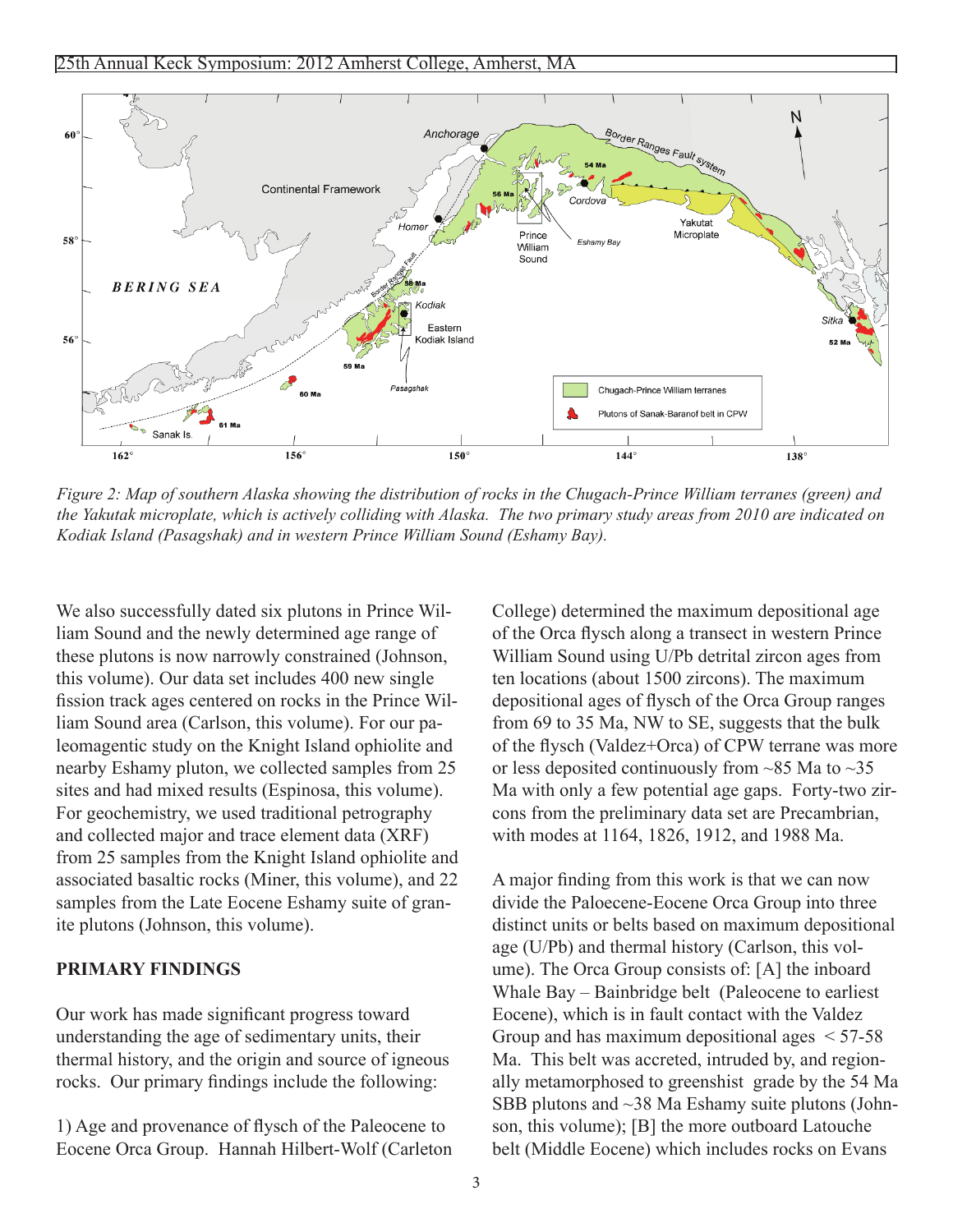and Latouche Islands, has maximum depositional ages <38-40 Ma, and was intruded and metamorphosed to lower greenschist grade by ~38 Ma Eshamy suite plutons; and [C] the outboard Montague belt (Upper Eocene) deposited < 35 Ma, and is essentially unmetamorphosed (Tysdal and Case, 1979; Carlson, this volume)

The maximum depositional ages constrained by this study in combination with field observations suggest that the Orca Group was deposited contemporaneously with the intrusion of the flysch by near trench plutons of the Sanak Baranof belt and of the Eshamy suite (Johnson, this volume). One interesting finding is that the Latouche belt must have been deposited, accreted, and intruded in a narrow window at 37-40 Ma (unresolvable within analytical uncertainty of U/ Pb and ZFT). The detrital U-Pb data also support along-strike correlations between the Late Cretaceous to Eocene formations on Kodiak Island and those in Prince William Sound.

2) Age and provenance of clastic units on Kodiak Island. Sarah Olivas (UTEP) analyzed six detrital zircon samples from a transect across the accretionary complex on Kodiak Island and reports on 782 single grain U/Pb ages. She collected samples from the Maastrictian Kodiak Formation, Paleocene Ghost Rocks Formation, Eocene Sitkalidak Formation, and the unconformably overlapping Miocene Narrow Cape Formation. The Kodiak Formation is most distinctive because it has a relative abundance of Precambrian ages that primarily range from 1200 Ma to 2300 Ma. The abundance of Precambrian grains decreases sharply in younger more outboard units. The Ghost Rocks contains a much narrower spectrum of grain ages with the bulk at  $66 \pm 4$  Ma and much fewer Precambrian grains (1038 to 1517 Ma).

Based on maximum depositional ages, the U/Pb zircon data suggest that the Ghost Rocks in Ugak Bay are more closely allied with the Paleocene to earliest Eocene Orca Group (Whale Bay- Bainbridge Island belt from above) because the young U/Pb ages in Ghost Rocks (63 Ma) are younger than what has been recognized for the Valdez Group (68 Ma or older) and is statistically similar to the young ages in the older part of the Orca Group (61 to 68 Ma) (Hilbert-Wolf,

this volume).

3) Thermal history of the CPW flysch in Prince William Sound. Ben Carlson (Union College) used zircon fission track (ZFT) dating to work out the thermal history of the flysch along the same transect used by Hilbert-Wolf (this volume). Almost all rocks of the CPW in Prince William Sound experienced greenschist to prehnite-pumpellyite grade metamorphism, and a major discovery from this work is that these rocks experienced two peak thermal metamorphic events that ended at c. 50 Ma and c. 36-40 Ma, both coincident with the now well-dated plutonism (Johnson, this volume). The most outboard, and youngest accreted rocks of the Montague belt (<35 Ma, Hilbert-Wolf, this volume) are unmetamorphosed and preserve ZFT cooling ages from the source terranes of the flysch. In the rearward part of the wedge, rocks of the Valdez Group near Anchorage show only minor heating and thermal resetting at c. 50 Ma; these new data suggest that, at least locally, rearward parts of the accretionary complex have resided relatively high in the crust following accretion.

4) Eshamy suite plutons. Emily Johnson (Whitman College) worked on the age and origin of the Eshamy suite of granitoid plutons that intrude the Orca and Valdez flysch in western Prince William Sound. New U/Pb zircon dates for five of the Eshamy suite plutons yield concordant dates between  $37.6 \pm 0.5$  and  $39.9 \pm 0.5$ 0.7 Ma. Johnson also reports a  $54.5 \pm 1.8$  Ma U/Pb zircon dates for the Sheep Bay pluton of the Sanak-Baranof belt from eastern Prince William Sound. The  $\sim$ 37-40 Ma Eshamy suite intrusives correspond to a short-lived intense thermal anomaly that is now well recognized in the ZFT cooling ages (Carlson, this volume). The major and trace element geochemistry of the Eshamy Bay and the Nellie Juan plutons show that these plutons: 1) do not have a strong MOR signature; 2) are not compositionally similar to synchronous adakites in the Caribou Creek Volcanic Field  $(CCVF) \sim 200$  km north  $(Cole et al., 2006); 3)$  have a similar whole-rock geochemistry to sediments of the Orca Group; and 4) have trace element chemistry similar to synchronous rhyolites of the CCVF. These results support a cogenetic relationship between the CCVF rhyolites and PWS plutons.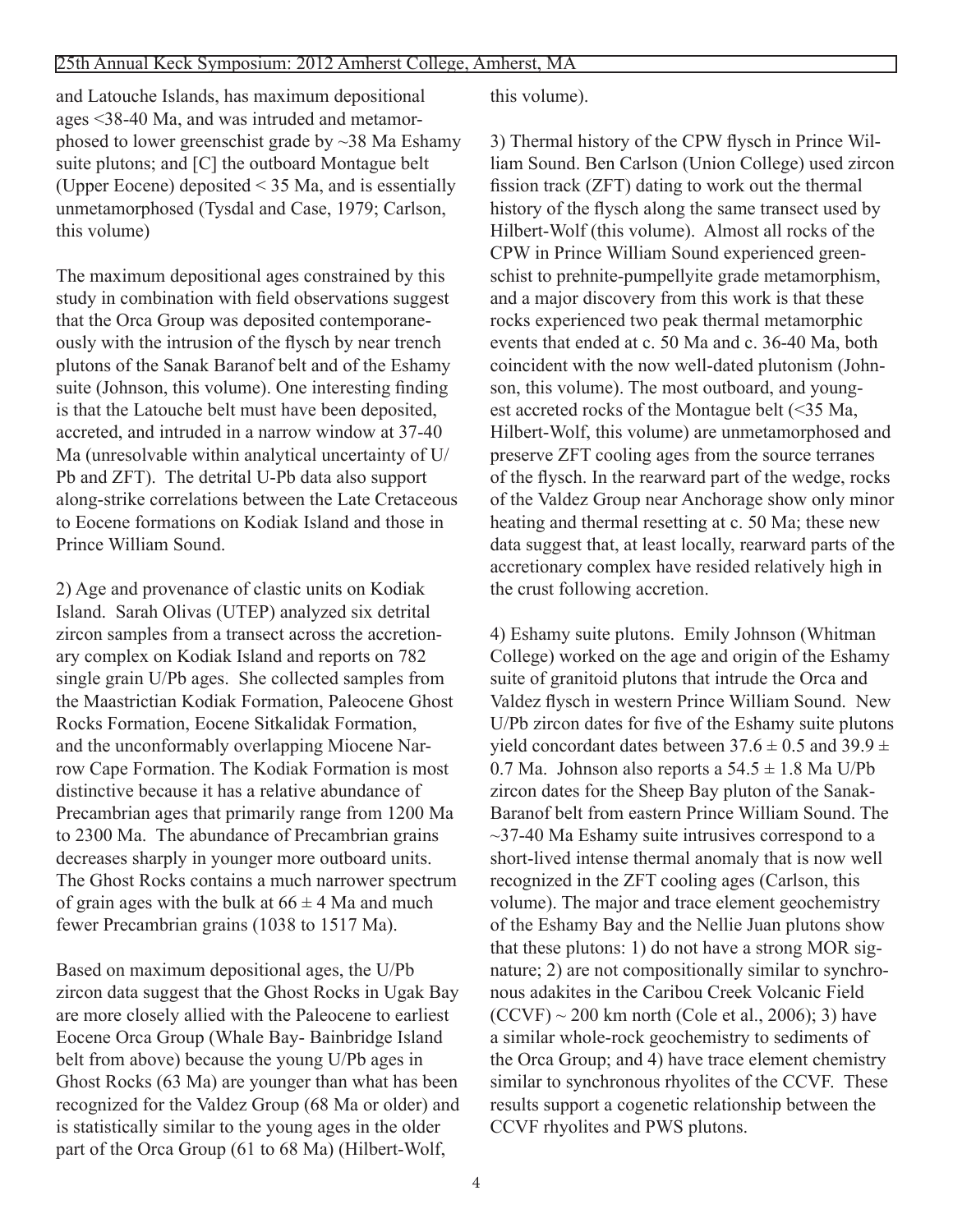5) Knight Island ophiolite (KIO). Steven Espinoza (UTEP) and Lucy Miner (Macalester College) worked on the paleomagnetism and geochemistry of the Knight Island ophiolite, respectively. The Knight Island ophiolite, mapped as part of the Orca Group in Prince William Sound, is a spectacular sequence of sheeted dikes, pillow basalts, and interbedded clastic sediments that is likely a companion to the better studied ~57 Ma Resurrection Peninsula ophiolite (Nelson et al., 1987; Bradley et al., 2006 and references therein). Miner (this volume) focused on the major and trace element geochemistry of the sheeted dikes and associated pillow basalts, as well as other basaltic rocks in the Orca Group on Chenega Island. Major element geochemistry from the KIO reinforces earlier speculations of the similarity between Knight Island and Resurrection Peninsula (cf. Lytwyn et al., 1997; Nelson and Nelson 1992). An interesting finding from this work suggests that the Chenega Island volcanics are distinct from those directly affiliated with Knight Island. Miner (this volume) also shows that the Orca volcanic rocks (KIO and Chenega Island) are enriched in incompatible elements compared to N-MORB suggesting a contaminated mantle source. She modeled fractional crystallization and magma mixing model between the most primitive basalt compositions and the Orca flysch to help explain some of the compositional variation present in the trace element chemistry of the Orca volcanics.

Espinoza (this volume) reports preliminary paleomagnetic results from 83 cores collected at 11 sites from the Knight Island ophiolite and Eshamy suite plutons. The preliminary data confirms that samples from the sheeted dike complex appear to be affected by a strong thermal or chemical overprint identified in previous paleomagnetic studies on the pillow basalts from the northern part of Knight Island (Bol, 1993). This overprinting is likely related to the thermal events recorded in the ZFT results reported by Carlson (this volume).

## **Acknowledgements**

This research was made possible by grants from: 1) National Science Foundation (NSF EAR 1116554 to Garver; EAR 1116536 to Davidson, EAR-1062720 to Keck/Varga); 2) the Keck Geology Consortium ("Tectonic evolution of the Chugach-Prince William

terrane, south-central Alaska, to Garver and Davidson). We are indebted to Mark Pecha and George Gehrels at the Arizona LaserChron Center, which is an NSF multi-user facility run by at the University of Arizona. We have had fruitful planning discussions for field logistics with Peter Haeussler, Phil Armstrong, Steve Nelson, Dwight Bradley, Sue Karl, Marti Miller, Kevin Kveton, and Terry Pavlis. In the field we were supported logistically by Mark Kulstead, Duke (Eshamy), as well as and Smokey Stanton (Pasagshak). We appreciate the thoughtful guidance and mentoring of Karl Wirth (Macalester College, who also was an invaluable asset in the field), Kirsten Nicolaysen (Whitman College), Diane Doser (University of Texas at El Paso), and Terry Pavlis (University of Texas at El Paso).

## **References**

- Bradley, D., and Miller, M., 2006, Field guide to south-central Alaska's accretionary complex, Anchorage to Seward: Alaska Geological Society Field Guide Series, Anchorage, Alaska, 32 p.
- Bradley, D., Haeussler, P., O'Sullivan, P., Friedman, R., Till, A., Bradley, D., and Trop, J., 2009, Detrital zircon geochronology of Cretaceous and Paleogene strata across the south-central Alaska convergent margin, in Haeussler, P.J., and Galloway, J.P., Studies by the U.S. Geological Survey in Alaska, 2007: U.S. Geological Survey Professional Paper 1760-F, 36 p.
- Coney, P.J., Jones, D.L., and Monger, J.W.H., 1980, Cordilleran suspect terranes: Nature, v. 288, p. 329–333.
- Carlson, B.M., 2012 (this volume), Cooling and provenance revealed through detrital zircon fission track dating of the Upper Cretaceous Valdez Group and Paleogene Orca Group in Western Prince William Sound, Alaska; Proceedings from the 25th Keck Geology Consortium Undergraduate Research Symposium, Amherst MA.
- Cole, R. B., and Stewart, B. W., 2009, Continental margin volcanism at sites of spreading ridge subduction: Examples from southern Alaska and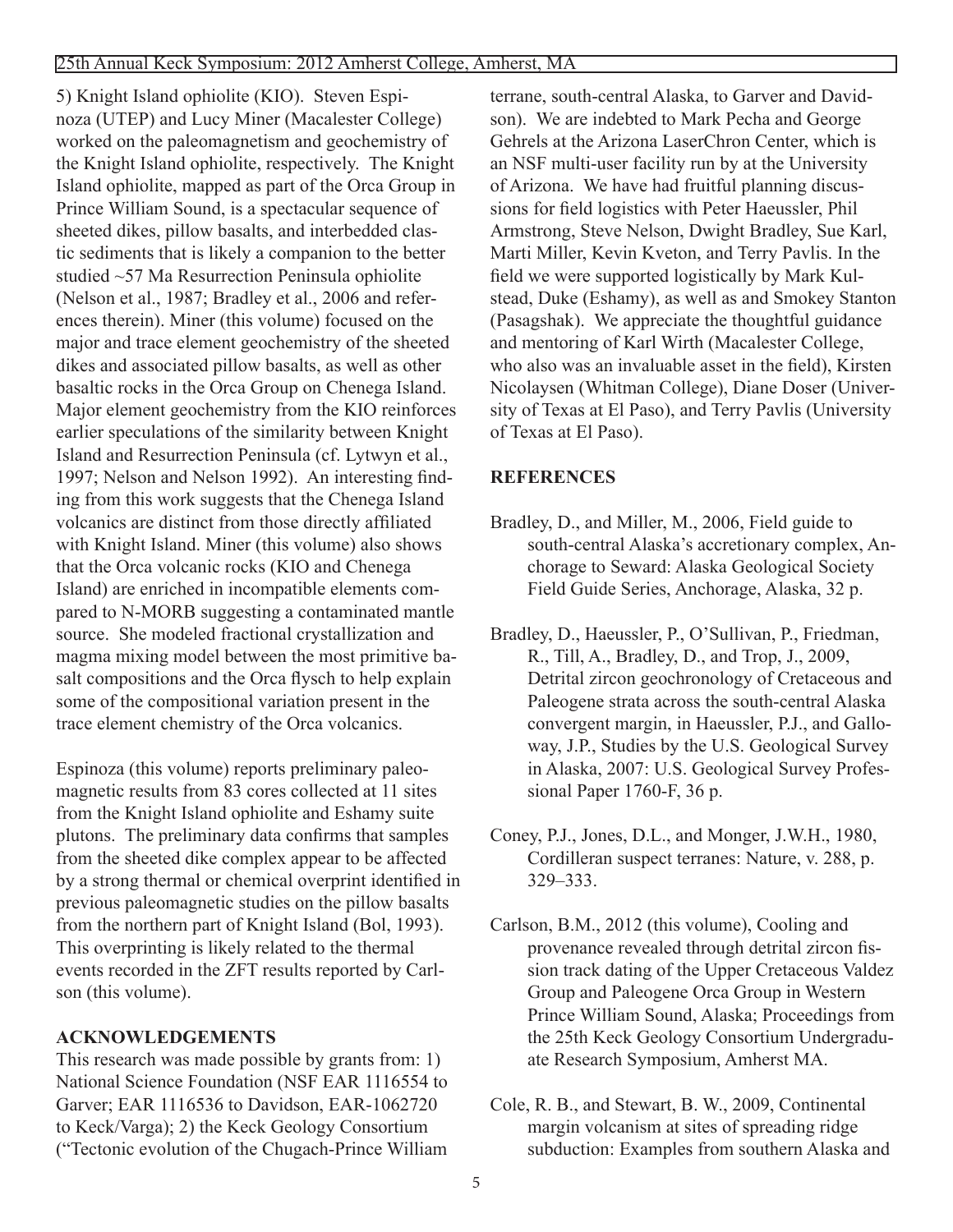#### 25th Annual Keck Symposium: 2012 Amherst College, Amherst, MA

western California: Tectonophysics, v. 464, no. 1-4, p. 118-136.

- Cole, R. B., Nelson, S. W., Layer, P. W., and Oswald, P. J., 2006, Eocene volcanism above a depleted mantle slab window in southern Alaska: Geological Society of America Bulletin, v. 118, no. 1-2, p. 140-158.
- Cowan, D.S., 2003, Revisiting the Baranof-Leech River Hypothesis for Early Tertiary Coastwise Transport of the Chugach-Prince William Terrane: Earth and Planetary Science Letters, no. 213, p. 463-475.
- Davidson, C., Garver, J.I., Hilbert-Wolf, H.L., and Carlson, B. 2011, Maximum depositional age of the Paleocene to Eocene Orca Flysch, Prince William Sound, Alaska, Geological Society of America Abstracts with Programs, v. 43, n. 5, p. 439.
- Enkelmann, E., Zeitler, P.K., Garver, J.I., Pavlis, T.P. and Hooks, B.P, 2010. The thermochronological record of tectonic and surface process interaction at the Yakutat–North American collision zone in southeast Alaska; Am. J. of Sci., v. 310, p. 231- 260.
- Espinosa, S., 2012 (this volume), Paleomagnetism of the Knight Island Ophiolite, Southern Alaska; Proceedings from the 25th Keck Geology Consortium Undergraduate Research Symposium, Amherst MA.
- Evenson, N.S., 2010, U-Pb detrital zircon geochronology and provenance of the Tertiary Kootznahoo Formation, southeastern Alaska: A sedimentary record of Coast Mountains exhumation [BA thesis]: Carleton College, 72 p.
- Farmer, G.L., Ayuso, R., and Plafker, G., 1993, A Coast Mountains provenance for the Valdez and Orca groups, southern Alaska, based on Nd, Sr, and Pb isotopic evidence: Earth and Planetary Science Letters, v. 116, p. 9-21.
- Garver, J.I., Davidson, C., Izykowski, T.I., Milde,

E.R., 2011, Thermal evolution of flysch of the Chugach Prince William terranes, eastern Prince William Sound, Alaska, Geological Society of America Abstracts with Programs, v. 43, n. 5, p. 553.

- Haeussler, P.J., Bradley, D.C., Wells, R.E., and Miller, M.L., 2003, Life and Death of the Resurrection Plate: Evidence for its Existence and Subduction in the Northeastern Pacific in Paleocene-Eocene Time: GSA Bulletin, v. 15, no. 7, p. 867-880
- Helwig, J., and Emmet, P., 1981, Structure of the Early Tertiary 1 Orca Group in Prince William Sound and some implications for the plate tectonic history of southern Alaska: Journal of the Alaska Geological Society, v. 1, p. 12-36
- Hilbert-Wolf, H.L., 2012 (this volume), A U/Pb detrital zircon provenance of the flysch of the Paleogene Orca Group, Chugach-Prince William terrane, Alaska; Proceedings from the 25th Keck Geology Consortium Undergraduate Research Symposium, Amherst MA.
- Izykowski, T.M., Milde, E.R., and Garver, J.I., 2011, Fission-track dating of reset detrital zircon from the Vladez Group (Thompson Pass) and Orca Group (Cordova): Implications for the thermal evolution of the Chugach-Prince William terrane, Alaska, Geological Society of America Abstracts with Programs, v. 43, n. 4, p. 81
- Johnson, E., 2012 (this volume), Origin of Late Eocene granitiods in western Prince William Sound, Alaska; Proceedings from the 25th Keck Geology Consortium Undergraduate Research Symposium, Amherst MA.
- Kochelek, E., Amato, J.M., Pavlis, T.L., and Clift, P.D., 2011, Flysch deposition and preservation of coherent bedding in an accretionary complex: Detrital zircon ages from the Upper Cretaceous Valdez Group, Chugach terrane, Alaska: Lithosphere, v. 3, no. 4, p. 265-274.
- Kveton, K.J., 1989, Structure, thermochronology, provenance, and tectonic history of the Orca